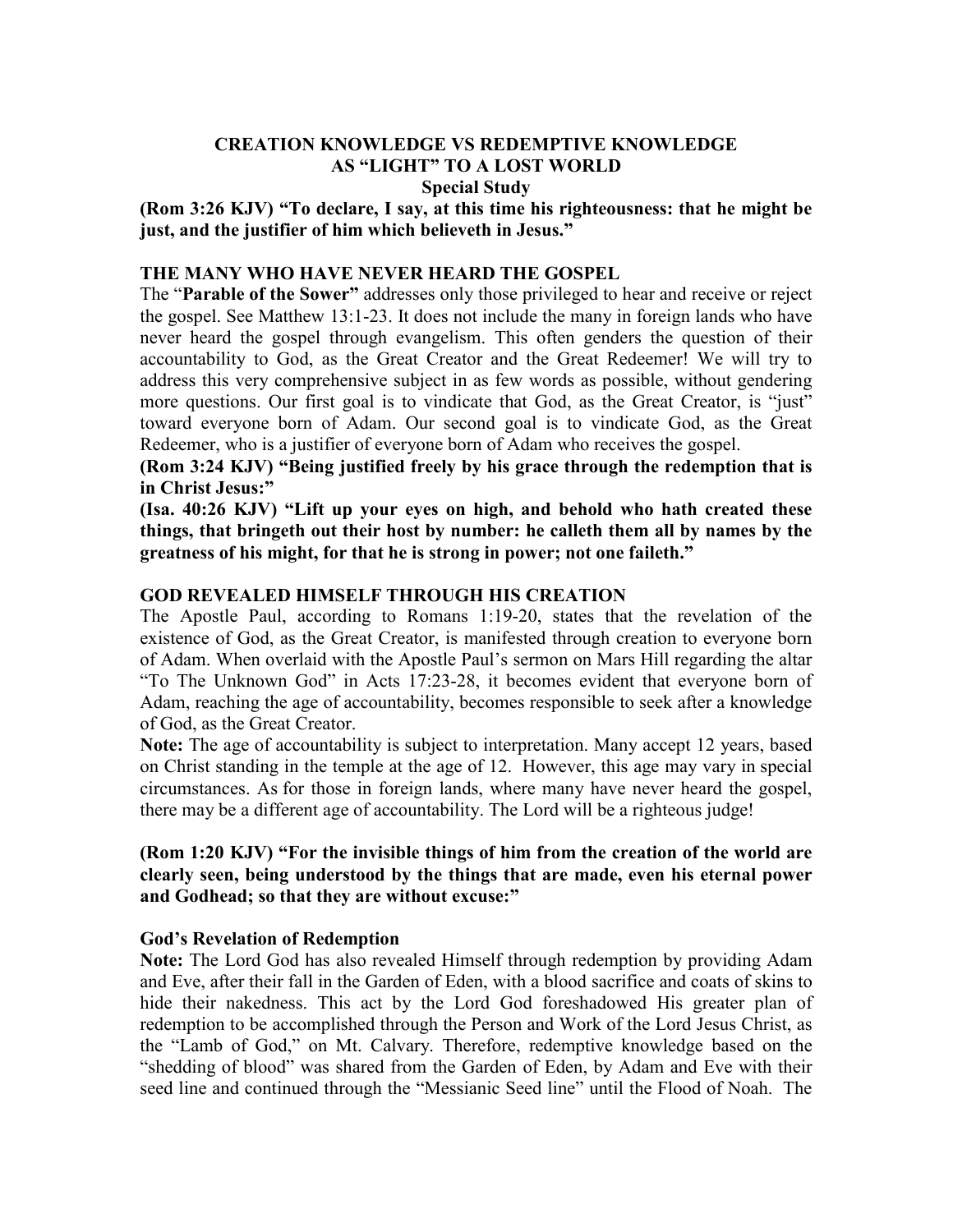Messianic seed line and redemptive knowledge continued through Noah and his seed line to Abraham and his seed line. Following the Exodus of Abraham's seed line from Egyptian bondage under Moses into the wilderness, they became God's chosen people. They were formed as a nation under the Mosaic Covenant of the Law, which established a sacrificial system of the "shedding of blood" including a Tabernacle and Priesthood. Thereafter Israel entered the "Promised Land" wherein the sacrificial system and the Messianic seed line through the Tribe of Judah continued until the First Advent of Christ. Christ was the fulfillment of the Messianic seed line and His Work accomplished on Mt. Calvary became the light of redemption through the Gospel. Therefore the **"Scarlet Cord"** of redemption, as recorded in the Old Testament Scriptures, extended from the Garden of Eden down to the First Advent of Christ, where both Christ and the Gospel became the "light of the world."

# **GOD SEARCHES EVERYONE BORN OF ADAM BY HIS SPIRIT**

We are assured through the Holy Scriptures that God, through His Spirit, as omnipotent, omnipresent and omniscient is able to search out the hearts and minds of everyone born of Adam. Through searching He acquires knowledge of anyone seeking to know God, as the Creator. He also searches them as to receiving the "light of knowledge" of God, as Redeemer, revealed in the gospel. **(Psa 119:130 KJV) "The entrance of thy words giveth light; it giveth understanding unto the simple."**

# **Scriptural examples:**

(1 Chr 28:9 KJV)…"for the LORD searcheth all hearts, and understandeth all the imaginations of the thoughts: if thou seek him, he will be found of thee; but if thou forsake him, he will cast thee off for ever.

(Psa 139:1 KJV) … "O LORD, thou hast searched me, and known me."

(Psa 139:2 KJV) "Thou knowest my downsitting and mine uprising, thou understandest my thought afar off."

(Acts 15:18 KJV) "Known unto God are all his works from the beginning of the world." (Rev 2:23 KJV) … "and all the churches shall know that I am he which searcheth the reins and hearts: and I will give unto every one of you according to your works.

# **GOD'S GREAT FOREKNOWLEDGE**

Through His great foreknowledge, God foreknows if anyone, born of Adam, seeking knowledge of Him, as creator, will open their heart to Him, as the Great Redeemer. In the following Scripture it is evident those born of Adam must first believe God is the Creator before they will be able to seek knowledge of, as the Great Redeemer. **(Heb 11:6 KJV) "But without faith it is impossible to please him: for he that cometh to God must believe that he is and that he is a rewarder of them that diligently seek him."**

**Note:** This explains why nations accepting God, as the Great Creator, are considered as "enlightened" and therefore more receptive to God, as the Great Redeemer, through the gospel.